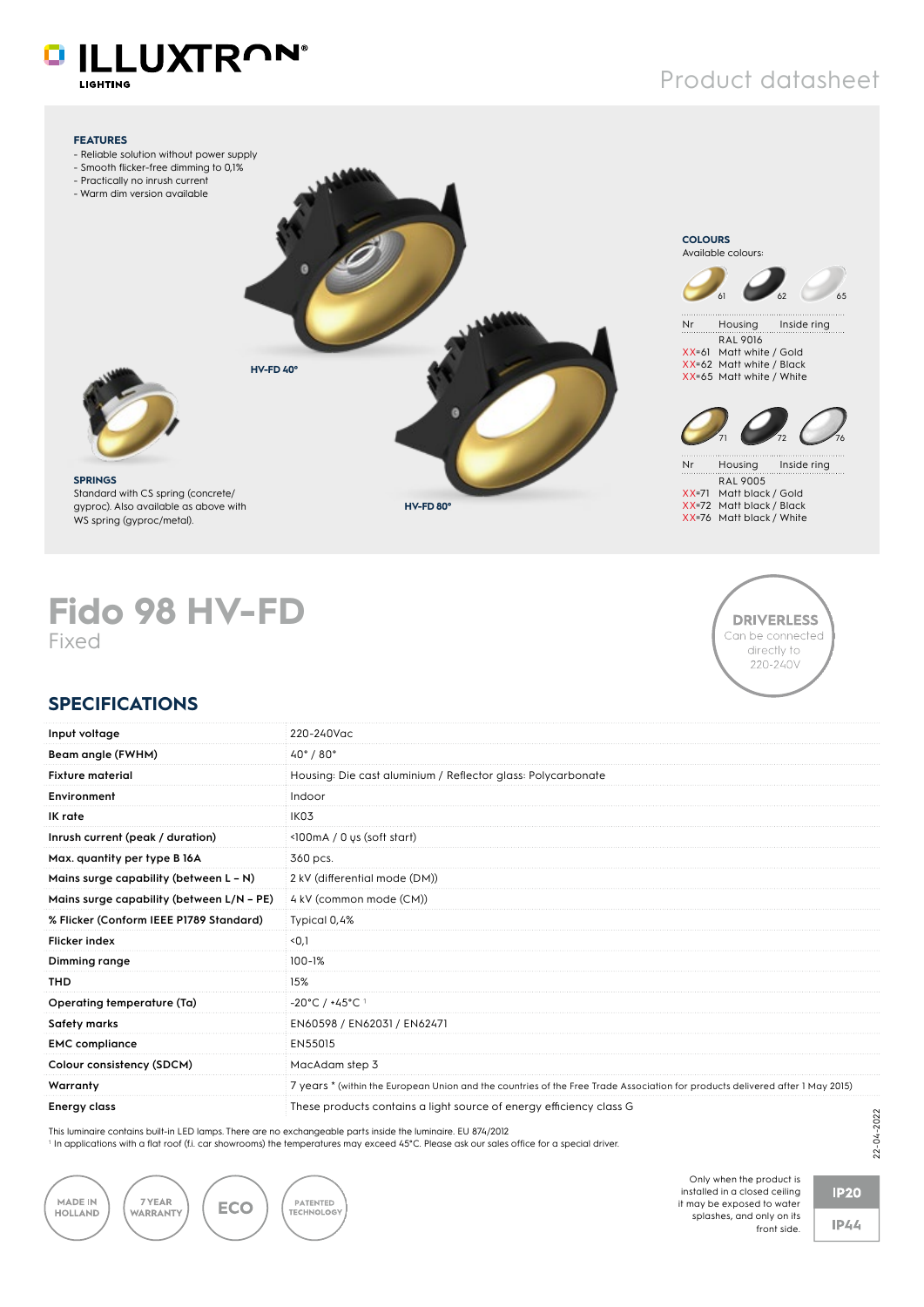

#### **FIDO 98 220-240V**





**Connection box 3P** 82x43x26 mm Possibility for looping by 2 cables max. Ø 10mm (H03/H05).



### **ITEM SPECIFICATIONS** (PART A)

| Connectionbox 3P                              |                     |              |          |      | Lm.  | Lm/W | <b>CRI</b> | - UGR - Pf |      |
|-----------------------------------------------|---------------------|--------------|----------|------|------|------|------------|------------|------|
| Fido 98 HV-FD 2700K 600 Lm 40° Triac dim      | F12A03XX5A02        | F12A03XX8A02 | 220-240V | 10.5 | 600. | -57  | 93         |            | 0.99 |
| Fido 98 HV-FD 3000K 600 Lm 40° Triac dim      | F12A03XX5C02        | F12A03XX8C02 | 220-240V | 10.3 | 600  | 58   | 93         |            | 0.99 |
| Fido 98 HV-FD 4000K 600 Lm 40° Triac dim      | F12A03XX5E02        | F12A03XX8E02 | 220-240V |      | 600  |      |            |            | 0.99 |
| Fido 98 HV-FD 2200-3000K 600 Lm 40° Trigc dim | F12A03XX5G02        | F12A03XX8G02 | 220-240V |      |      |      |            |            | 0.99 |
| Fido 98 HV-FD 2700K 600 Lm 80° Trigc dim      | F12A03XX5B02        | F12A03XX8B02 | 220-240V | 10.5 | 600  | -57  | 93         | 23.8       | 0.99 |
| Fido 98 HV-FD 3000K 600 Lm 80° Trigc dim      | <b>F12A03XX5D02</b> | F12A03XX8D02 | 220-240V |      | 600  | .58  | 93         | 23.8       | 0.99 |
| Fido 98 HV-FD 4000K 600 Lm 80° Trigc dim      | F12A03XX5F02        | F12A03XX8F02 | 220-240V | 10.1 | 600  | .59  | 93         | 23.8       | 0.99 |
| Fido 98 HV-FD 2200-3000K 600 Lm 80° Triac dim | F12A03XX5H02        | F12A03XX8H02 | 220-240V |      |      |      | 93         |            | 1.99 |

#### **ITEM SPECIFICATIONS** (PART B)

|                                               | class        | weldhi | sınale carton' | ber carton | Expected litesi |             |               |  |
|-----------------------------------------------|--------------|--------|----------------|------------|-----------------|-------------|---------------|--|
|                                               |              |        |                |            | 170B50          |             |               |  |
| Fido 98 HV-FD 2700K 600 Lm 40° Triac dim      | ۰.           | 270 ar | 105x105x105 mm | 35 pcs     | >70.000 hrs     | >70.000 hrs | >54.000 hrs   |  |
| Fido 98 HV-FD 3000K 600 Lm 40° Trigc dim      |              | 270 ar | 105x105x105 mm | 35 pcs     | >70.000 hrs     | >70.000 hrs | $>54$ 000 hrs |  |
| Fido 98 HV-FD 4000K 600 Lm 40° Triac dim      | د)           | 270 ar | 105x105x105 mm | 35 pcs     | $>70.000$ hrs   | >70.000 hrs | $>54$ 000 hrs |  |
| Fido 98 HV-FD 2200-3000K 600 Lm 40° Triac dim | (7)          | 270 ar | 105x105x105 mm | 35 pcs     | >70.000 hrs     | >70.000 hrs | $>54$ 000 hrs |  |
| Fido 98 HV-FD 2700K 600 Lm 80° Triac dim      | $\mathsf{G}$ | 240 ar | 105x105x105 mm | 35 pcs     | >70.000 hrs     | >70.000 hrs | $>54.000$ hrs |  |
| Fido 98 HV-FD 3000K 600 Lm 80° Triac dim      |              | 240 ar | 105x105x105 mm | 35 pcs     | >70.000 hrs     | >70.000 hrs | $>54$ 000 hrs |  |
| Fido 98 HV-FD 4000K 600 Lm 80° Triac dim      |              | 240 ar | 105x105x105 mm | $35$ pcs   | $>70.000$ hrs   | >70.000 hrs | $>54$ 000 hrs |  |
| Fido 98 HV-FD 2200-3000K 600 Lm 80° Triac dim | ۰.           | 240 ar | 105x105x105 mm | 35 pcs     | $>70.000$ hrs   | >70.000 hrs | >54.000 hrs   |  |

All values are measured at 230V (+/- 7%)

#### **DIMENSIONS HOLE SIZE**





**Using CS springs:** Ø 98 mm. Thickness ceiling 5-59 mm & recess depth 59 mm.

**1-50**

**Using WS springs.** Ø 98 mm. Thickness ceiling 1-50 mm & recess depth 59 mm.

 $\Box^{\prime}\Box\Box$